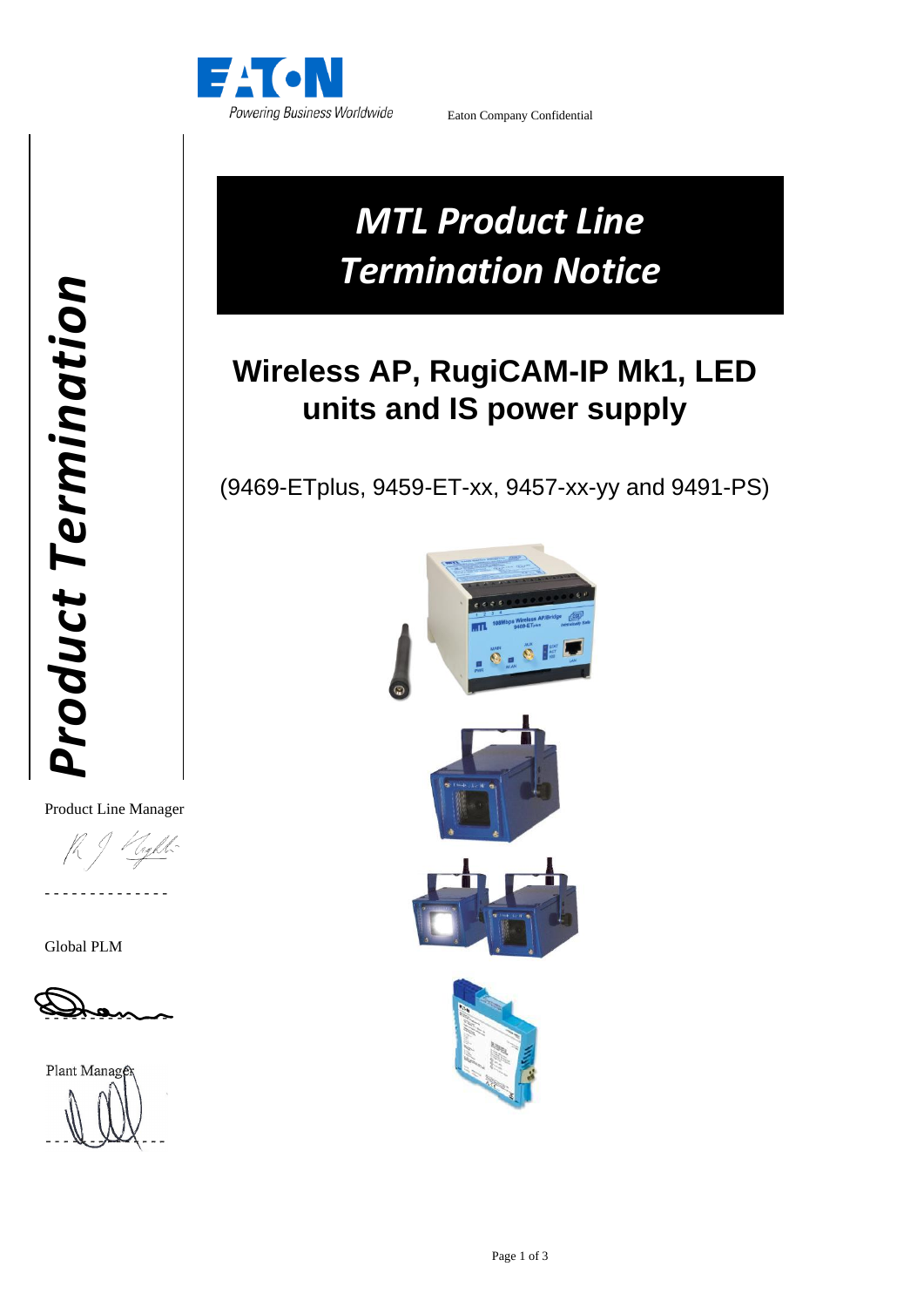| <b>Reference No:</b>  | <b>PTN-107-1-NA</b> |
|-----------------------|---------------------|
| <b>Date of Issue:</b> | 17th May 2021       |

Author: Niaz Ahmed

#### Products affected:

| 9469-ETplus | MTL IS Wireless Access Point / Bridge      |  |
|-------------|--------------------------------------------|--|
| 9459-ET-xx  | MTL RugiCAM-IP IS camera $(1st$ gen.)      |  |
| 9491-       | MTL IS power supply Ex ia/ib IIB, Uo 12.4V |  |

#### Accessories:

| 9457-хх-уу | Unit for RugiCAM-IP<br>M<br>$-1$ |
|------------|----------------------------------|

# Reasons for Termination:

The key reasons for the termination of the above 94xx range of IS Ethernet products are:

- End of life
- Obsolescence of components
- Product rationalisation
- Certification expiry

Due to the above reasons, Eaton can no longer offer these products as part of the IS Ethernet product family.

# Availability Policy:

Eaton is planning a last time buy opportunity for 9491-PS IS power supply as it is FM certified and the replacement module does not have North American approvals. This will allow customers requiring N American approvals to purchase spares they will require for the remaining lifetime of these products. The other parts are terminated with immediate affect due to supplier running out of components. All orders for 9491-PS must be received by Eaton MTL Product Line by Tuesday 31st August 2021. All shipments will be scheduled before 30<sup>th</sup> September 2021.

# Replacements / Alternatives:

PLUS as suitable alternatives for the products under termination. Please see below table for specific alternates-Eaton offer the new 947x-ET/ETG gigabit IS Ethernet range, 9459-ETPLUS-CSL and 9491-PS-

| <b>Part number</b> | <b>Description</b>                | <b>Preferred alternative</b> |
|--------------------|-----------------------------------|------------------------------|
| 9469-ETplus        | IS Wireless Access Point / Bridge | 9479-ET(G)                   |
| 9459-ET-XX         | MTL IS IP Camera $(1st$ gen.)     | 9459-ETPLUS-CSL              |
| 9491-PS            | IS power supply Ex ia/ib IIB, Uo  | 9491-PS-PLUS                 |
|                    | 12.4V                             |                              |